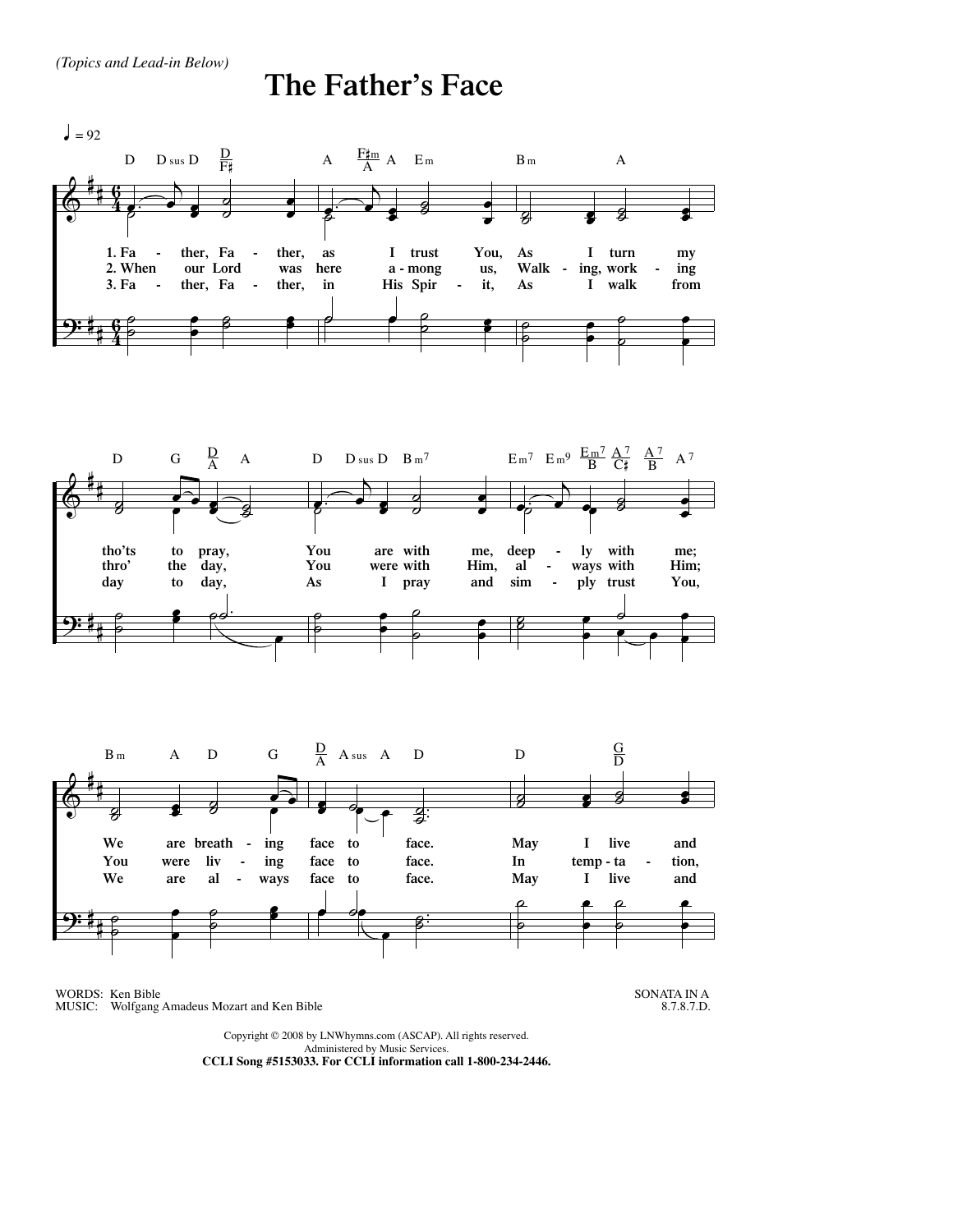

- TOPICS: Consecration; God Our Father; God's Presence; Holiness; Life of Christ; Living in Christ; Prayer
- LEAD-IN: Blessed are those...who walk in the light of your presence, O Lord. They rejoice in your name all day long. (Psalm 89:15-16a, NIV)